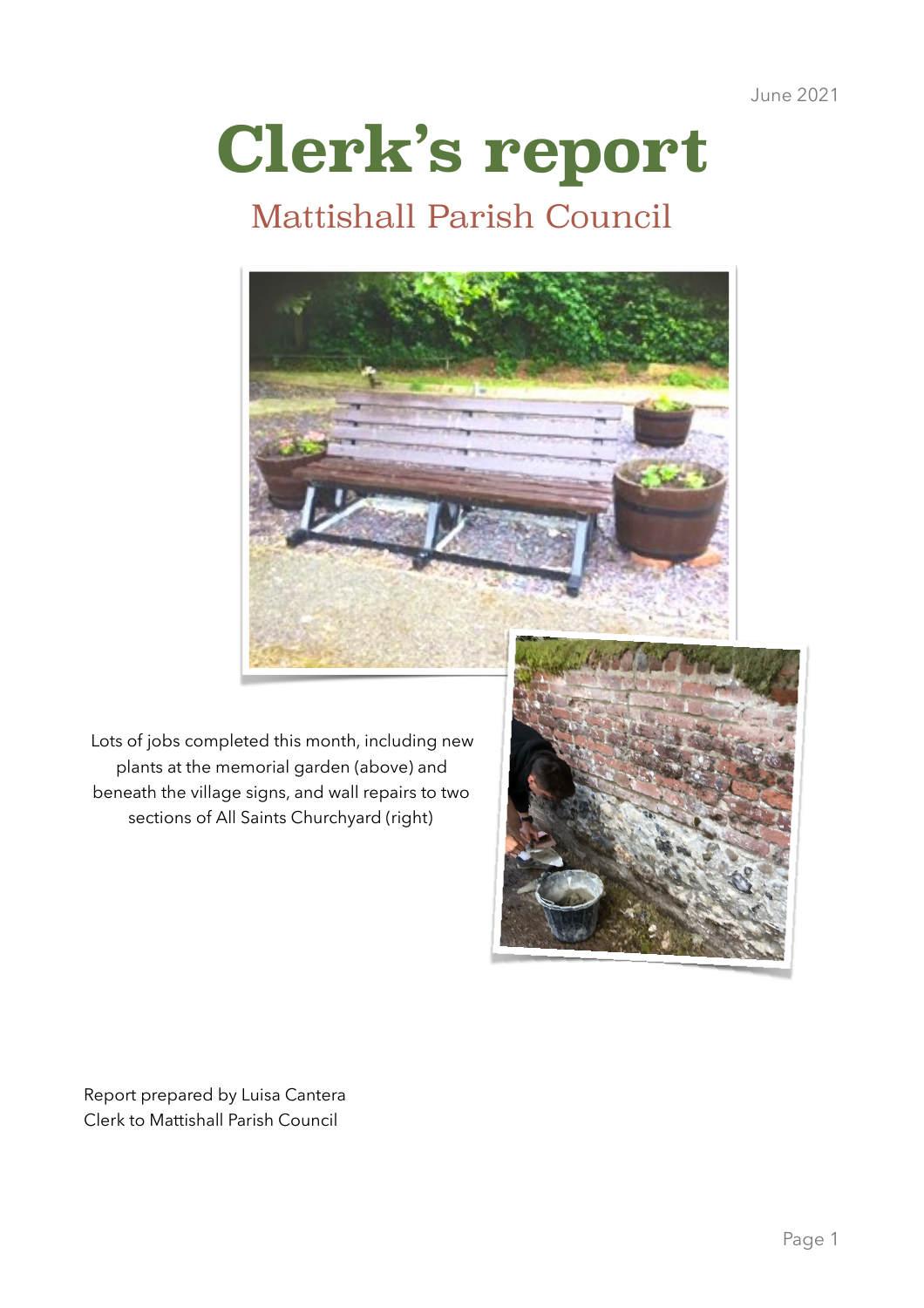## **Clerk's report**

The items below relate to actions/resolutions from the 8 June meeting:

Item 3: Approved minutes of the May meeting and draft minutes of the June meeting - These have been uploaded to the Parish Council's website.

Item 4: Start date for youth club to restart - Dates were agreed as 2 and 16 August and then weekly Friday nights from September. The Clerk will speak with the manager to see if she has been in contact with the primary school to promote the sessions.

Item 8.2: New planning applications discussed - Parish Council comments have been provided on Breckland Council's planning pages.

Item 8.3: Appointment of Leather Prior Solicitors in Norwich to represent the council regarding s106 agreement - The solicitor has agreed to represent the Parish Council.

Item 9.2: Continuation of kerbing beside All Saints Churchyard wall - Design has been confirmed and 50% of the Parish Council's contribution towards the project has been paid to Norfolk County Council. The Clerk is waiting for an update from Highways on when the project is likely to begin.

Item 10: Gardener for village green and cemetery - Alex Colville started the task of weeding the village green during the week of 28 June and is making good progress. If he has sufficient hours, he will weed the two bedding areas at the front of the cemetery.

Item 12: Dog poo sign competition winners - The two winners will be notified by the head teacher at the primary school. The Clerk has purchased the two £10 gift vouchers (the Council will be reimbursed by the sponsor). Cllr Piper has been liaising with the school to request that one poster is amended slightly before the signs are produced.

Item 13.3: Agreement of a debit card - Unfortunately the bank no longer offers this option. Discussion regarding a council credit card is on the 5 July agenda for discussion.

Item 13.4: Purchase of a mobile phone for the incoming Clerk - A phone has been purchased (organised by the Chairman).

Item 13.5: Monthly payment of accounts - All payments have been made.

Item 16.1: Appointment of Anita Rose as new Clerk - Anita has received her employment contract and accepted the position to start in early August 2021.

Item 16.2: Damage to cemetery wall by driver - This issue is still ongoing and councillors will receive an update at the 5 July meeting.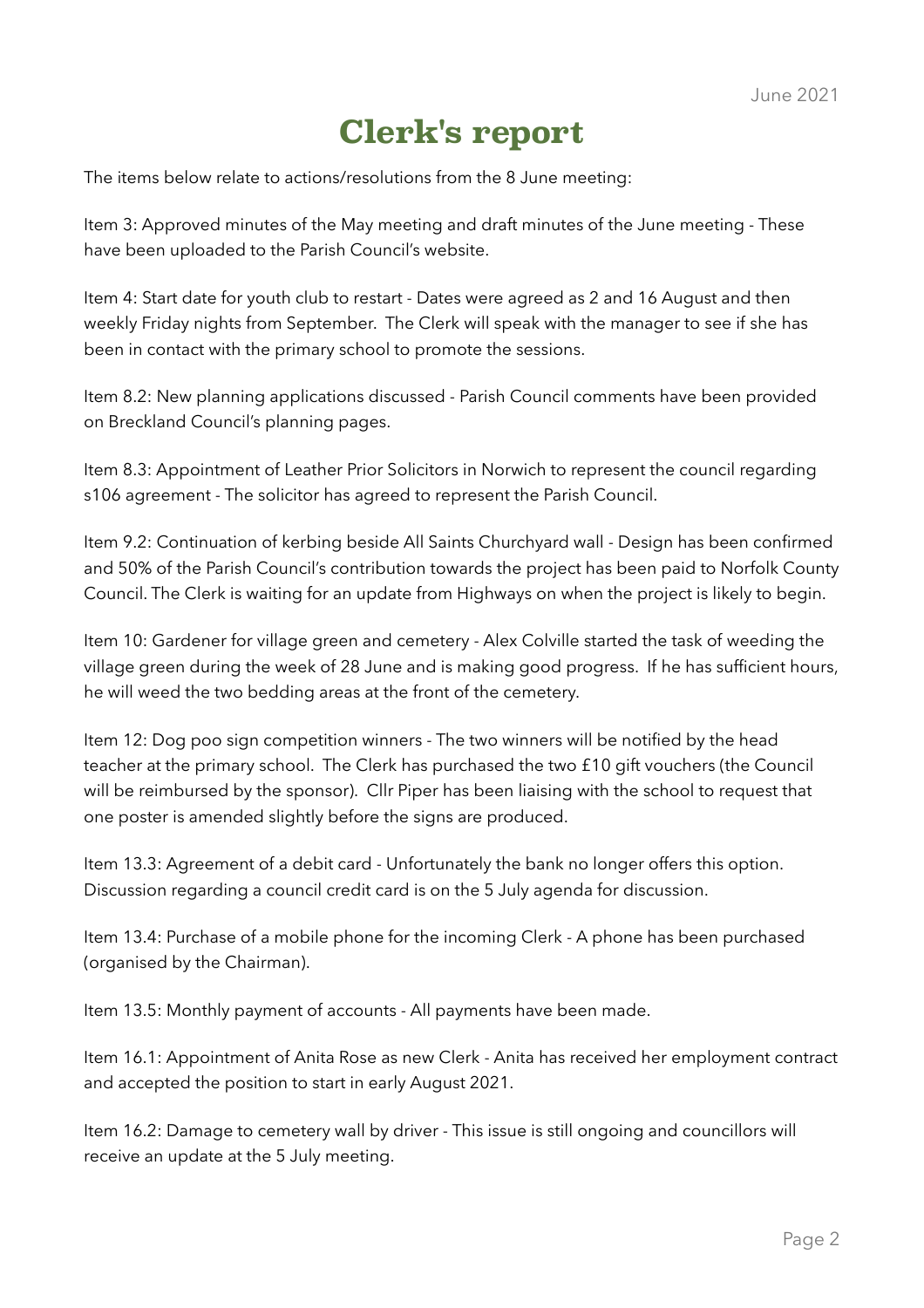### **Items requiring explanation on the 5 July agenda**

Item 8.2 & 8.3: Discussion on gardening work at village green - The gardener is interested in working for the parish council to keep the green looking nice over the summer. A proposal will be presented for consideration. To help with suppression of weeds, bark chippings are recommended by the gardener - a quotation will be presented at the meeting.

Item 11: Recording of meetings - The incoming Clerk would like to record meetings for the purpose of minute taking and has asked if the Council will contribute towards a recording device.

Item 12: Website accessibility statement - This requires a review. Can be viewed at: <https://www.mattishallpc.info/website-accessibility-statement>

Item 13: Whether to hold an August meeting - In recent years, the Parish Council has only met in August if there are planning applications/urgent matters to discuss. However, the Council needs to agree to pay regular contractors and staff if there is no meeting.

#### **Additional items for information**

Allotments - The allotment tap piping was reported as leaking and was fixed by a contractor within a few days of being reported. There are several issues which the Clerk will work on during July, as identified by the Open Spaces Working Group recent inspections (OSWG).

Cemetery - There were no burials during June. One headstone has been agreed for installation later in the Summer. The noticeboard has been re-set in concrete and varnished by members of the OSWG.

Churchyard gate - The gate was due to be set back by a contractor but they have declined to continue. As a result, members of the OSWG are planning to undertake the work shortly.

Churchyard wall - The damaged wall has been repaired (see photo on front page). A stainless steel reinforcement mesh was secured in place to support the repair. Four helical bars were added to effect a double crack stitch repair. For this type of construction two pairs (of lintels) are sufficient to improve and maintain the structural integrity into the future. The wall has been repointed using lime mortar. Cllr Clarke oversaw the repair works.

Finances/Annual Governance and Accountability Return - This document and other associated documents have been sent to the external auditor and uploaded to the website. The exercise of public rights (where the public can inspect the accounts prior to the external audit) is from 1 July to 11 August 2021. A glass recycling payment for £229.14 was received in June.

Newsletter - The 2-page Parish Council newsletter featured in Miscellanea in June (complied and written by councillors this time).